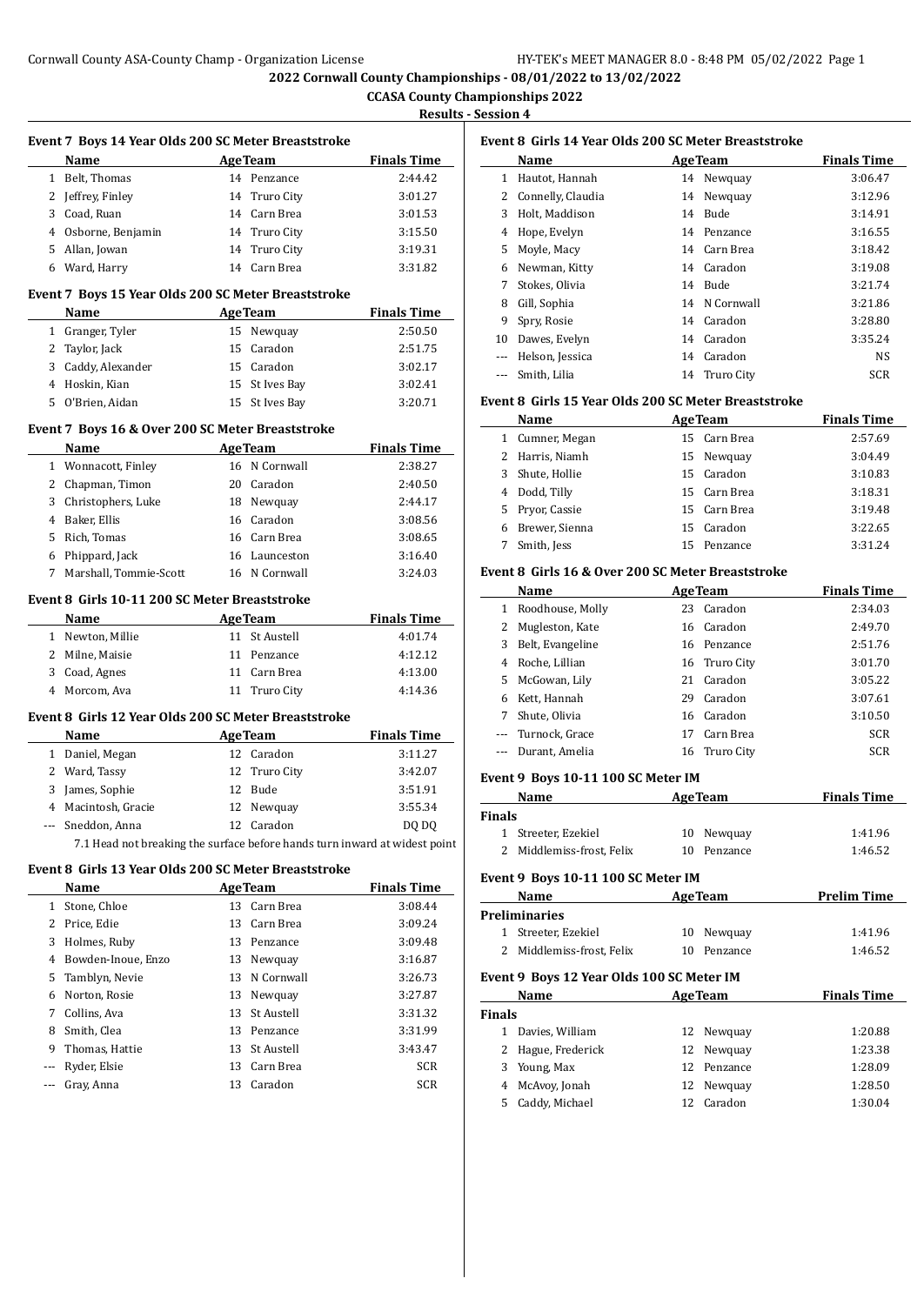#### **CCASA County Championships 2022 Results - Session 4**

|                                                                                                | Finals  (Event 9 Boys 12 Year Olds 100 SC Meter IM) |    |                | <b>Result</b>      |
|------------------------------------------------------------------------------------------------|-----------------------------------------------------|----|----------------|--------------------|
|                                                                                                | <b>Example 21 Age Team</b><br>Name                  |    |                | <b>Finals Time</b> |
|                                                                                                | 6 Parker, Rufus                                     |    | 12 Truro City  | 1:41.41            |
|                                                                                                | Event 9 Boys 12 Year Olds 100 SC Meter IM           |    |                |                    |
|                                                                                                | Name                                                |    | <b>AgeTeam</b> | <b>Prelim Time</b> |
|                                                                                                | <b>Preliminaries</b>                                |    |                |                    |
|                                                                                                | 1 Davies, William                                   |    | 12 Newquay     | 1:20.88            |
| 2                                                                                              | Hague, Frederick                                    |    | 12 Newquay     | 1:23.38            |
|                                                                                                | 3 Young, Max                                        |    | 12 Penzance    | 1:28.09            |
|                                                                                                | 4 McAvoy, Jonah                                     |    | 12 Newquay     | 1:28.50            |
|                                                                                                | 5 Caddy, Michael                                    |    | 12 Caradon     | 1:30.04            |
|                                                                                                | 6 Parker, Rufus                                     |    | 12 Truro City  | 1:41.41            |
|                                                                                                | Event 9 Boys 13 Year Olds 100 SC Meter IM           |    |                |                    |
|                                                                                                | Name                                                |    | <b>AgeTeam</b> | <b>Finals Time</b> |
| Finals                                                                                         |                                                     |    |                |                    |
|                                                                                                | 1 Stoddard, Toby                                    |    | 13 Truro City  | 1:11.38            |
|                                                                                                | 2 Reynolds, Luke                                    |    | 13 Carn Brea   | 1:29.54            |
| 3                                                                                              | Timings, Harrison                                   |    | 13 Penzance    | 1:29.79            |
|                                                                                                | 4 Palmer, Rocky                                     |    | 13 St Ives Bay | 1:30.01            |
|                                                                                                | 5 Roche, Harry                                      |    | 13 Truro City  | 1:30.24            |
|                                                                                                | Event 9 Boys 13 Year Olds 100 SC Meter IM           |    |                |                    |
|                                                                                                | Name                                                |    | <b>AgeTeam</b> | <b>Prelim Time</b> |
|                                                                                                | Preliminaries                                       |    |                |                    |
|                                                                                                | 1 Stoddard, Toby                                    |    | 13 Truro City  | 1:11.38            |
|                                                                                                | 2 Reynolds, Luke                                    |    | 13 Carn Brea   | 1:29.54            |
| 3                                                                                              | Timings, Harrison                                   |    | 13 Penzance    | 1:29.79            |
|                                                                                                | 4 Palmer, Rocky                                     |    | 13 St Ives Bay | 1:30.01            |
|                                                                                                | 5 Roche, Harry                                      |    | 13 Truro City  | 1:30.24            |
|                                                                                                | --- Solly, Leo                                      |    | 13 N Cornwall  | SCR                |
|                                                                                                | --- Hirst, Samuel                                   | 13 | St Austell     | SCR                |
| $\frac{1}{2} \left( \frac{1}{2} \right) \left( \frac{1}{2} \right) \left( \frac{1}{2} \right)$ | Smith, Sam                                          |    | 13 St Austell  | <b>SCR</b>         |
|                                                                                                | Event 9 Boys 14 Year Olds 100 SC Meter IM           |    |                |                    |
|                                                                                                | Name                                                |    | AgeTeam        | <b>Finals Time</b> |
| Finals                                                                                         |                                                     |    |                |                    |
| 1                                                                                              | Belt, Thomas                                        |    | 14 Penzance    | 1:09.86            |
| 2                                                                                              | Hague, Douglas                                      | 14 | Newquay        | 1:10.25            |
| 3                                                                                              | Coad, Ruan                                          |    | 14 Carn Brea   | 1:11.28            |
| 4                                                                                              | Maddern, Dmitri                                     |    | 14 Penzance    | 1:16.10            |
| 5                                                                                              | Jeffrey, Finley                                     | 14 | Truro City     | 1:18.11            |
| 6                                                                                              | Knowles, Chester                                    | 14 | Newquay        | 1:18.37            |
|                                                                                                | Event 9 Boys 14 Year Olds 100 SC Meter IM           |    |                |                    |
|                                                                                                | Name                                                |    | <b>AgeTeam</b> | <u>Prelim Time</u> |
|                                                                                                | Preliminaries                                       |    |                |                    |
| 1                                                                                              | Belt, Thomas                                        | 14 | Penzance       | 1:11.05            |
| 2                                                                                              | Coad, Ruan                                          | 14 | Carn Brea      | 1:11.25            |
| 3                                                                                              | Maddern, Dmitri                                     |    | 14 Penzance    | 1:13.83            |
| 4                                                                                              | Hague, Douglas                                      | 14 | Newquay        | 1:14.23            |
| 5                                                                                              | Jeffrey, Finley                                     | 14 | Truro City     | 1:17.33            |
| 6                                                                                              | Knowles, Chester                                    | 14 | Newquay        | 1:19.11            |
| 7                                                                                              | Osborne, Benjamin                                   | 14 | Truro City     | 1:19.52            |
|                                                                                                | Lee, Sam                                            | 14 | Newquay        | 1:22.43            |
| 8                                                                                              |                                                     |    |                |                    |

|               | Event 9 Boys 15 Year Olds 100 SC Meter IM    |    |               |         |  |  |  |  |
|---------------|----------------------------------------------|----|---------------|---------|--|--|--|--|
|               | <b>Finals Time</b><br>Name<br><b>AgeTeam</b> |    |               |         |  |  |  |  |
| <b>Finals</b> |                                              |    |               |         |  |  |  |  |
|               | 1 Stoddard, Elliot                           |    | 15 Truro City | 1:05.78 |  |  |  |  |
| 2             | Granger, Tyler                               |    | 15 Newquay    | 1:10.59 |  |  |  |  |
| 3             | Taylor, Jack                                 |    | 15 Caradon    | 1:10.93 |  |  |  |  |
| 4             | Ryder, Thomas                                |    | 15 Carn Brea  | 1:12.41 |  |  |  |  |
| 5.            | Caddy, Alexander                             | 15 | Caradon       | 1:12.98 |  |  |  |  |

#### **Event 9 Boys 15 Year Olds 100 SC Meter IM**

|    | Name                 | <b>AgeTeam</b> |                | <b>Prelim Time</b> |
|----|----------------------|----------------|----------------|--------------------|
|    | <b>Preliminaries</b> |                |                |                    |
|    | Stoddard, Elliot     |                | 15 Truro City  | 1:07.25            |
|    | 2 Taylor, Jack       |                | 15 Caradon     | 1:11.16            |
| 3  | Ryder, Thomas        |                | 15 Carn Brea   | 1:13.21            |
| 4  | Granger, Tyler       |                | 15 Newquay     | 1:13.23            |
| 5. | Caddy, Alexander     |                | 15 Caradon     | 1:14.36            |
| 6  | Hoskin, Kian         |                | 15 St Ives Bay | 1:18.48            |
|    | Rigg, Tom            | 15.            | Carn Brea      | 1:20.90            |

Hoskin, Kian 15 St Ives Bay 1:15.90

### **Event 9 Boys 16 & Over 100 SC Meter IM**

|               | Name                 | <b>AgeTeam</b> |               | <b>Finals Time</b> |  |
|---------------|----------------------|----------------|---------------|--------------------|--|
| <b>Finals</b> |                      |                |               |                    |  |
|               | Chapman, Timon       | 20             | Caradon       | 1:03.73            |  |
|               | 2 Wonnacott, Finley  |                | 16 N Cornwall | 1:05.54            |  |
|               | 3 Stewart, Samuel    | 19             | Caradon       | 1:08.36            |  |
|               | 4 Christophers, Luke | 18             | Newguay       | 1:09.99            |  |
|               | 5 Greet, Thomas      | 17             | Caradon       | 1:10.16            |  |
| 6             | Long, Adam           |                | <b>Bude</b>   | 1:17.81            |  |

#### **Event 9 Boys 16 & Over 100 SC Meter IM**

|    | Name                 |    | <b>AgeTeam</b> | <b>Prelim Time</b> |
|----|----------------------|----|----------------|--------------------|
|    | <b>Preliminaries</b> |    |                |                    |
| 1  | Chapman, Timon       | 20 | Caradon        | 1:04.04            |
| 2  | Wonnacott, Finley    |    | 16 N Cornwall  | 1:06.30            |
| 3  | Stewart, Samuel      | 19 | Caradon        | 1:08.04            |
| 4  | Greet, Thomas        | 17 | Caradon        | 1:09.27            |
| 5. | Christophers, Luke   | 18 | Newguay        | 1:10.10            |
| 6  | Long, Adam           | 17 | Bude           | 1:16.48            |
| 7  | Baker, Ellis         | 16 | Caradon        | 1:16.76            |
| 8  | Rich, Tomas          | 16 | Carn Brea      | 1:16.86            |
| 9  | Phippard, Jack       | 16 | Launceston     | 1:16.94            |
|    | Leigh, Joshua        |    | 16 Truro City  | <b>SCR</b>         |
|    | Williams, Lewis      |    | 16 St Ives Bay | <b>SCR</b>         |

### **Event 10 Girls 10-11 100 SC Meter IM**

|               | Name<br><b>AgeTeam</b> |    | <b>Finals Time</b> |         |
|---------------|------------------------|----|--------------------|---------|
| <b>Finals</b> |                        |    |                    |         |
|               | Lee, Meg               | 11 | Newguay            | 1:31.88 |
| 2             | Newton, Millie         |    | 11 St Austell      | 1:33.83 |
| 3.            | Parker, Natalia        |    | 11 Truro City      | 1:40.65 |
| 4             | Coad, Agnes            | 11 | Carn Brea          | 1:40.70 |
| 5.            | Mulready, Matilda      |    | 11 Truro City      | 1:42.63 |
|               | Ward, Annie            | 10 | Carn Brea          | 1:43.23 |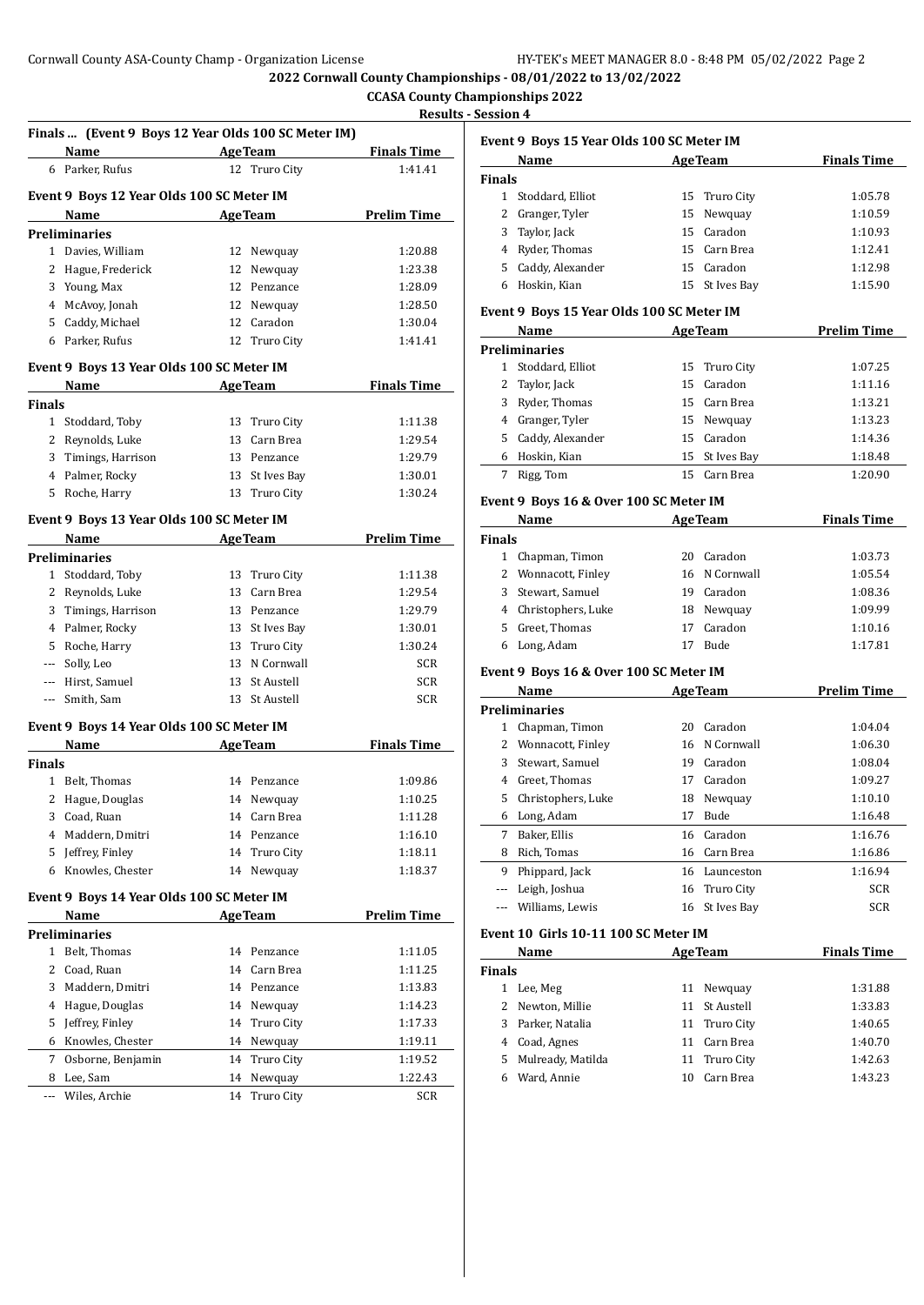#### **CCASA County Championships 2022 Results - Session 4**

| Results - Session |
|-------------------|
|                   |

| Event 10 Girls 10-11 100 SC Meter IM |                      |    |                   |                    |  |
|--------------------------------------|----------------------|----|-------------------|--------------------|--|
|                                      | Name                 |    | <b>AgeTeam</b>    | <b>Prelim Time</b> |  |
|                                      | <b>Preliminaries</b> |    |                   |                    |  |
| 1                                    | Lee, Meg             | 11 | Newquay           | 1:32.95            |  |
| 2                                    | Newton, Millie       | 11 | <b>St Austell</b> | 1:34.97            |  |
| 3                                    | Coad, Agnes          | 11 | Carn Brea         | 1:41.00            |  |
| 4                                    | Mulready, Matilda    | 11 | Truro City        | 1:41.37            |  |
| 5                                    | Parker, Natalia      | 11 | Truro City        | 1:43.77            |  |
| 6                                    | Ward, Annie          | 10 | Carn Brea         | 1:45.63            |  |
| 7                                    | Milne, Maisie        | 11 | Penzance          | 1:47.72            |  |
| 8                                    | Osborne, Lowenna     | 10 | Truro City        | 1:48.57            |  |
| 9                                    | Morcom, Ava          | 11 | Truro City        | 1:48.67            |  |
| 10                                   | Connelly, Katya      | 11 | Newquay           | 1:50.19            |  |
| 11                                   | Jacobs, Poppy        | 11 | Penzance          | 1:50.66            |  |
| 12                                   | Stone, Isabelle      | 10 | Carn Brea         | 1:51.23            |  |

#### **Event 10 Girls 12 Year Olds 100 SC Meter IM**

|               | Name                                        |    | <b>AgeTeam</b> | <b>Finals Time</b> |
|---------------|---------------------------------------------|----|----------------|--------------------|
| <b>Finals</b> |                                             |    |                |                    |
| 1             | Daniel, Megan                               | 12 | Caradon        | 1:16.80            |
| 2             | Fitzhenry, Robyn                            | 12 | Newquay        | 1:24.74            |
| 3             | Astley, Emma                                |    | 12 Bude        | 1:25.00            |
| 4             | Kerry, Molly                                | 12 | Carn Brea      | 1:29.42            |
| 5             | Holtaway, Tess                              |    | 12 Penzance    | 1:31.17            |
| 6             | Ward, Tassy                                 |    | 12 Truro City  | 1:32.16            |
|               | Event 10 Girls 12 Year Olds 100 SC Meter IM |    |                |                    |
|               | Name                                        |    | <b>AgeTeam</b> | <b>Prelim Time</b> |

|              | <b>Preliminaries</b>        |               |         |
|--------------|-----------------------------|---------------|---------|
| $\mathbf{1}$ | Daniel, Megan               | 12 Caradon    | 1:16.80 |
|              | 2 Fitzhenry, Robyn          | 12 Newquay    | 1:24.74 |
| 3            | Astley, Emma                | 12 Bude       | 1:25.00 |
|              | 4 Kerry, Molly              | 12 Carn Brea  | 1:29.42 |
|              | 5 Holtaway, Tess            | 12 Penzance   | 1:31.17 |
| 6            | Ward, Tassy                 | 12 Truro City | 1:32.16 |
|              | --- Postlethwaite, Florence | Penzance      | NS      |

#### **Event 10 Girls 13 Year Olds 100 SC Meter IM**

|        | Name                                        | AgeTeam       | <b>Finals Time</b> |
|--------|---------------------------------------------|---------------|--------------------|
| Finals |                                             |               |                    |
|        | Price, Edie                                 | 13 Carn Brea  | 1:13.65            |
|        | 2 Stone, Chloe                              | 13 Carn Brea  | 1:15.99            |
| 3      | Johns, Lily                                 | 13 Bude       | 1:17.28            |
| 4      | Goodwin, Hollie                             | 13 N Cornwall | 1:18.84            |
| 5.     | Holmes, Ruby                                | 13 Penzance   | 1:21.50            |
| 6      | Ryder, Elsie                                | 13 Carn Brea  | 1:22.28            |
|        | Event 10 Girls 13 Year Olds 100 SC Meter IM |               |                    |
|        | Name                                        | AgeTeam       | Prolim Timo        |

|    | ivalile         |     | яge геаш      | гтении гипе |
|----|-----------------|-----|---------------|-------------|
|    | Preliminaries   |     |               |             |
|    | Price, Edie     |     | 13 Carn Brea  | 1:15.31     |
|    | 2 Johns, Lily   | 13  | Bude          | 1:17.12     |
| 3. | Stone, Chloe    |     | 13 Carn Brea  | 1:17.59     |
| 4  | Goodwin, Hollie |     | 13 N Cornwall | 1:19.39     |
| 5. | Ryder, Elsie    | 13. | Carn Brea     | 1:20.35     |
|    |                 |     |               |             |

| 6.    | Holmes, Ruby       | 13 | Penzance      | 1:20.41 |
|-------|--------------------|----|---------------|---------|
| 7     | Feldman, Jemima    |    | 13 Truro City | 1:21.19 |
| 8     | Newman, Eva        | 13 | N Cornwall    | 1:21.53 |
| 9     | Bowden-Inoue, Enzo | 13 | Newquay       | 1:22.82 |
| 10    | Fitzhenry, Molly   | 13 | Newquay       | 1:22.83 |
| 11    | Leigh, Lilly       | 13 | Truro City    | 1:23.24 |
| 12    | Norton, Rosie      | 13 | Newguay       | 1:24.72 |
|       | 13 Thomas, Seren   | 13 | Carn Brea     | 1:26.23 |
| 14    | Smith, Harriet     | 13 | Carn Brea     | 1:26.76 |
| $*15$ | Reader, Imogen     | 13 | N Cornwall    | 1:29.72 |
| $*15$ | Skinner, Evie      | 13 | Carn Brea     | 1:29.72 |
|       |                    |    |               |         |

### **Event 10 Girls 14 Year Olds 100 SC Meter IM**

|               | Name                                        | <b>AgeTeam</b> |               | <b>Finals Time</b> |
|---------------|---------------------------------------------|----------------|---------------|--------------------|
| <b>Finals</b> |                                             |                |               |                    |
|               | Hautot, Hannah                              |                | 14 Newquay    | 1:15.19            |
|               | 2 Leigh, Daisy                              |                | 14 Truro City | 1:15.64            |
| 3             | Honey, Madison                              |                | 14 Caradon    | 1:16.37            |
| 4             | Baker, Lottie                               |                | 14 Newquay    | 1:18.42            |
| 5.            | Bain, Maisie                                |                | 14 Caradon    | 1:19.18            |
| 6             | Gill, Sophia                                |                | 14 N Cornwall | 1:21.65            |
|               | Event 10 Cirls 14 Vear Olds 100 SC Motor IM |                |               |                    |

## **Event 10 Girls 14 Year Olds 100 SC Meter IM**

|          | Name                                        |    | <b>AgeTeam</b>    | <b>Prelim Time</b> |  |  |
|----------|---------------------------------------------|----|-------------------|--------------------|--|--|
|          | <b>Preliminaries</b>                        |    |                   |                    |  |  |
| 1        | Leigh, Daisy                                | 14 | Truro City        | 1:15.58            |  |  |
| 2        | Honey, Madison                              | 14 | Caradon           | 1:17.08            |  |  |
| 3        | Hautot. Hannah                              | 14 | Newquay           | 1:17.95            |  |  |
| 4        | Baker. Lottie                               | 14 | Newquay           | 1:18.58            |  |  |
| 5        | Gill, Sophia                                | 14 | N Cornwall        | 1:19.21            |  |  |
| 6        | Bain, Maisie                                | 14 | Caradon           | 1:19.95            |  |  |
| 7        | Hope, Evelyn                                |    | 14 Penzance       | 1:20.21            |  |  |
| 8        | Taylor, Mia                                 | 14 | Caradon           | 1:21.84            |  |  |
| 9        | Stokes, Olivia                              | 14 | <b>Bude</b>       | 1:23.19            |  |  |
| 10       | <b>Bristow, Frances</b>                     | 14 | Penzance          | 1:23.33            |  |  |
| 11       | Holt, Maddison                              | 14 | <b>Bude</b>       | 1:23.72            |  |  |
| 12       | Mcinerney-Newman, Olive                     | 14 | Penzance          | 1:23.88            |  |  |
| 13       | Moyle, Macy                                 | 14 | Carn Brea         | 1:24.11            |  |  |
| 14       | Connelly, Claudia                           | 14 | Newquay           | 1:24.41            |  |  |
| 15       | Newman, Kitty                               | 14 | Caradon           | 1:24.52            |  |  |
| 16       | Atkin, Lucy                                 | 14 | Caradon           | 1:25.79            |  |  |
| 17       | Spry, Rosie                                 | 14 | Caradon           | 1:27.13            |  |  |
| 18       | Matthews, Emily                             | 14 | <b>St Austell</b> | 1:27.28            |  |  |
| 19       | Young, Iris                                 | 14 | Penzance          | 1:27.86            |  |  |
| 20       | Lockie, Caitlin                             | 14 | Caradon           | 1:28.87            |  |  |
| 21       | Dawes, Evelyn                               | 14 | Caradon           | 1:29.83            |  |  |
| $- - -$  | Maskell, Evie                               | 14 | <b>St Austell</b> | <b>NS</b>          |  |  |
| $\cdots$ | Helson, Jessica                             | 14 | Caradon           | <b>NS</b>          |  |  |
| ---      | Ducros, Hatti                               | 14 | N Cornwall        | <b>SCR</b>         |  |  |
| $- - -$  | Smith, Lilia                                | 14 | Truro City        | <b>SCR</b>         |  |  |
|          | Event 10 Girls 15 Year Olds 100 SC Meter IM |    |                   |                    |  |  |

| Name          |                 | <b>AgeTeam</b> | <b>Finals Time</b> |  |
|---------------|-----------------|----------------|--------------------|--|
| <b>Finals</b> |                 |                |                    |  |
|               | 1 Cumner, Megan | 15 Carn Brea   | 1:10.93            |  |
|               | 2 Shute, Hollie | 15 Caradon     | 1:17.11            |  |